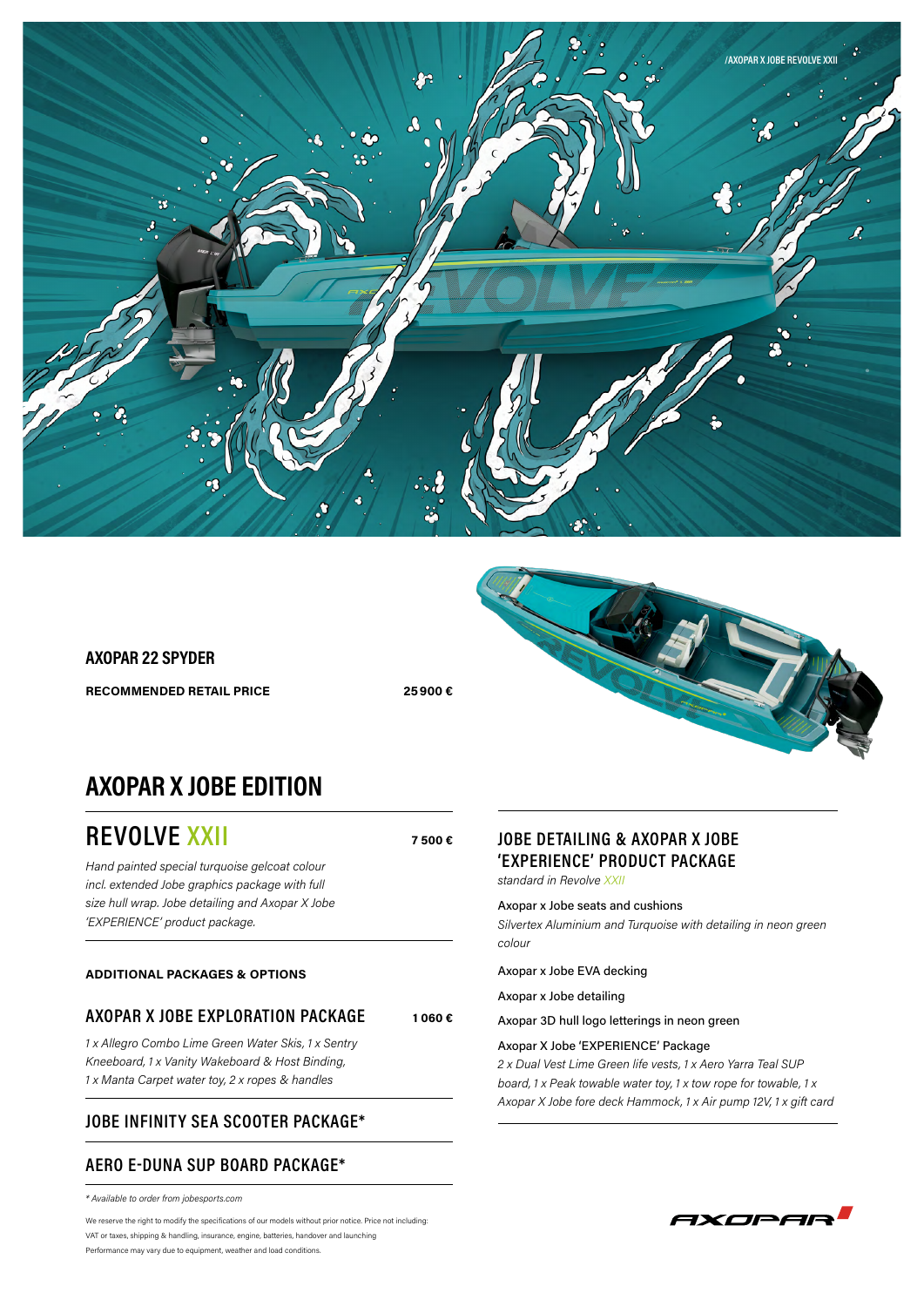# **AXOPAR X JOBE REVOLVE XXII**

# **TECHNICAL SPECIFICATIONS**

| Length               | 7.2 m / 23ft 20in           | Battery, start      | 80 Ah         |
|----------------------|-----------------------------|---------------------|---------------|
| Beam                 | 2.23 m / 7ft 4in            | Battery, service*   | 120 Ah        |
| Draft                | $0,8 \, \text{m}$ / 2ft 8in | Construction        | <b>GRP</b>    |
| Weight (approx.)     | 1200 kg / 2650 lbs          | Classification      | C-inshore     |
| <b>Fuel Capacity</b> | 230 l / 60 gal              | Max. speed (approx) | up to 45knots |
| Fresh water*         | 42   / 11 gal               | Outboard engines    | 115 - 200 hp  |
| Waste water*         | $251/6$ gal                 | Passangers          | C:7           |

optional equipment\*

# **STANDARD EQUIPMENT**

**Hull & deck features:** Walk-around center console deck layout w. enclosed aft deck, Large center console w. storage/optional toilet compartment, Mid sofa w. lockable storage below on aft deck, Hand laminated hull with Vinylester resin for the first coat for osmosis preventation of the hull in GRP material, Twin-stepped hull w. "sharp entry bow", Integrated engine bracket in hull for outboard engine, Fixed aluminum fuel tank 230l w. overflow prevention, Anti-skid finishing on deck areas and hatches, Selfdraining deck area w. quick drain aft deck, All hardware, locks, hinges, filler caps & grab rails in 316 stainless steel or powder coated black, 4 x cleats, Bow & stern eyes 316 stainless steel, LED navigation lights on fore deck, removable anchor light, Spacious anchor locker w. drainage in bow, Rope holders in anchor locker on fore deck & aft sofa, Adjustable windscreen in plexi glass w. black rasterization, wind deflectors on center console, In floor fore deck storage, Large in floor aft deck storage compartment w. gas strut assisted hatch, Storage on side panels, Battery tray w. mount & splash proof main fuses in aft sofa storage, Signal horn, Two electric bilge pump w. auto-function, Manual bilge pump, Integrated swim platforms and concealed telescopic bathing ladder



**Helm & Cockpit features:** Clean - Helm layout, Dashboard panel in dark grey soft touch finish, Control switch panel in high gloss black w. illuminated push buttons, Steering wheel in leather w. Axopar logo, Two front seats, w. swivel, length adjustable w. flip-up high-rise bolster, Silvertex Sterling on all seats and upholstery, Two beverage holders, Splash proof USB outlet in the console, Threshold free cockpit area, Footrest with anti-skid finishing, Large harbour cover for console and front seats

**Certifications:** Meets applicable USCG & ABYC standards, Meets applicable European CE standards, NMMA certification



AXOPAR

We reserve the right to modify the specifications of our models without prior notice. Price not including: VAT or taxes, shipping & handling, insurance, engine, batteries, handover and launching